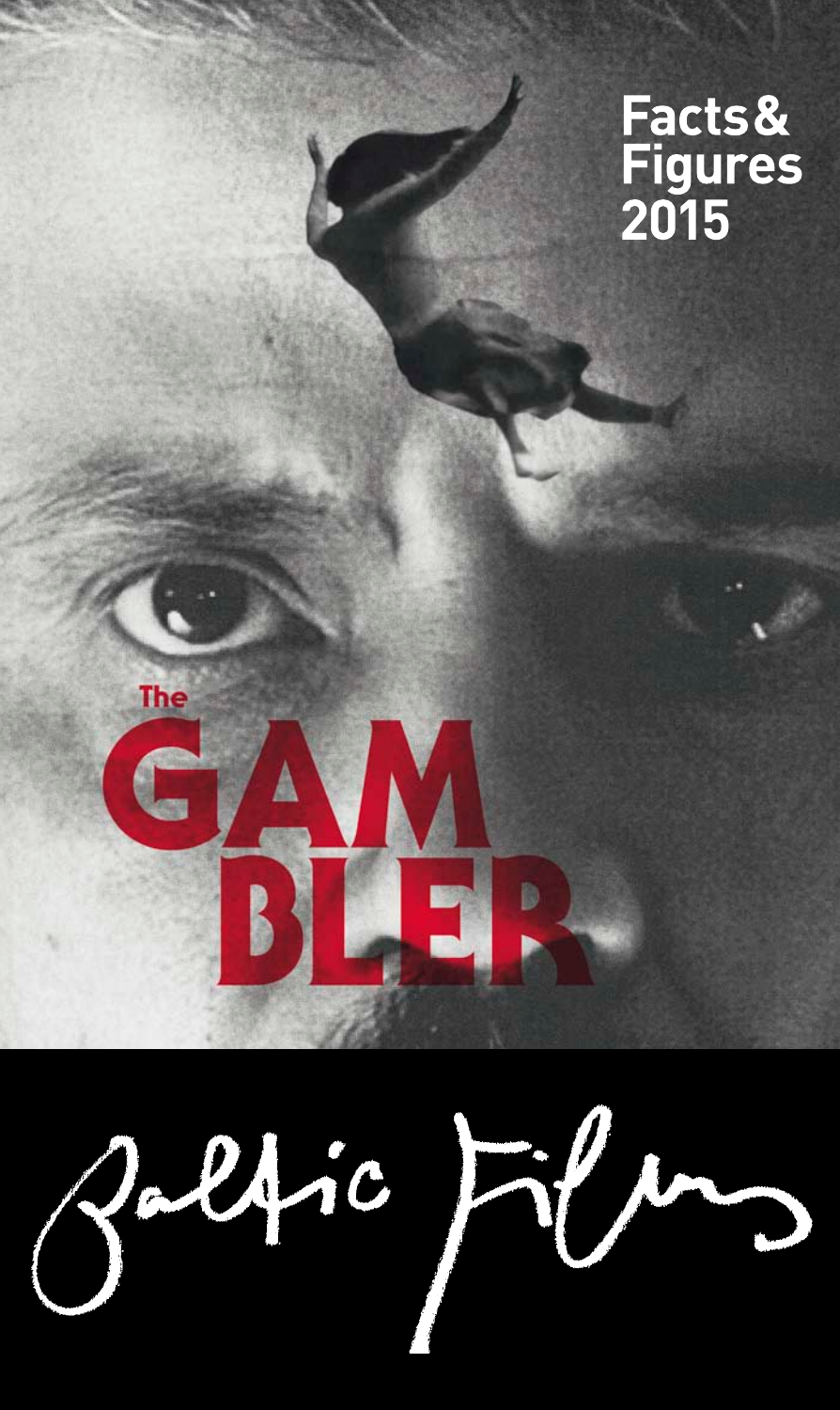### **Figures 2015**

#### **ANNUAL STATE SUPPORT FOR FILM INDUSTRY 2011-2015**

|      | Ministry of<br>Culture | Cultural<br>Endowment | Estonian<br>Film Institute | Total      |
|------|------------------------|-----------------------|----------------------------|------------|
|      | <b>EUR</b>             | <b>EUR</b>            | <b>EUR</b>                 | <b>EUR</b> |
| 2011 | 522 989                | 1407619               | 3 535 350                  | 5465958    |
| 2012 | 1063288                | 1 664 001             | 3 4 3 4 3 8 4              | 6 161 673  |
| 2013 | 571 000                | 1 732 822             | 3824938                    | 6 128 760  |
| 2014 | 341 000                | 1921296               | 4692311                    | 6954607    |
| 2015 | 635 000                | 1920 554              | 4842174                    | 7 397 728  |

#### **CINEMA PREMIERES 2010-2014**

|      | Domestic | European | <b>USA</b> | Other | Total |
|------|----------|----------|------------|-------|-------|
| 2010 | 12       | 58       | 97         | 8     | 175   |
| 2011 | 23       | 71       | 117        | 6     | 217   |
| 2012 | 24       | 86       | 109        | 9     | 228   |
| 2013 | 22       | 80       | 121        | 12    | 235   |
| 2014 | 21       | 103      | 106        | 13    | 243   |

#### **DOMESTIC FILMS PRODUCED 2010-2014**

|      | Feature<br>films | Animation | Documentaries | Shorts        | Total |
|------|------------------|-----------|---------------|---------------|-------|
| 2010 | 4                |           | 34            | 6             | 45    |
| 2011 | 7                | 6         | 35            | 5             | 53    |
| 2012 | 10               | 8         | 34            | 4             | 56    |
| 2013 | 7                | 7         | 30            | $\mathcal{P}$ | 44    |
| 2014 | b                | 8         | 28            | 5             | 49    |

#### **NUMBER OF CINEMAS 2010-2014**

|      | Screening<br>places (all) | Permanently<br>working cinemas | Multiplex<br>cinemas | Screens | Digital<br>screens |
|------|---------------------------|--------------------------------|----------------------|---------|--------------------|
| 2010 | 49                        | 12                             | 3                    | 74      | 15                 |
| 2011 | 49                        | 12                             | 3                    | 74      | 18                 |
| 2012 | 45                        | 10                             | 3                    | 70      | 18                 |
| 2013 | 45                        | 10                             | 3                    | 70      | 29                 |
| 2014 | 48                        | 12                             | 3                    | 78      | 36                 |



# Facts&<br>Figures<br>2015

#### **FILMS SCREENED (all) 2010-2014**

|      | <b>Domestic films</b> |            |                |                 |  |  |  |
|------|-----------------------|------------|----------------|-----------------|--|--|--|
|      | Films                 | Admissions | <b>GBO EUR</b> | Market<br>share |  |  |  |
| 2010 | 23                    | 43317      | 144 089        | 2,03            |  |  |  |
| 2011 | 48                    | 171391     | 550 324        | 6,94            |  |  |  |
| 2012 | 49                    | 195844     | 761 097        | 7.57            |  |  |  |
| 2013 | 50                    | 151 398    | 581 259        | 5.90            |  |  |  |
| 2014 | 28                    | 123 065    | 520 488        | 4.73            |  |  |  |

#### European

|      | Films | Admissions | <b>GBO EUR</b> | Market<br>share |
|------|-------|------------|----------------|-----------------|
| 2010 | 90    | 273 245    | 1 003 198      | 11,06           |
| 2011 | 126   | 272 256    | 1 103 189      | 10.52           |
| 2012 | 166   | 399 327    | 1 739 504      | 15.44           |
| 2013 | 153   | 346 177    | 1524913        | 13,53           |
| 2014 | 148   | 518 733    | 2 3 9 4 1 1 9  | 19.95           |
|      |       | USA        |                |                 |

|      | Films | Admissions | <b>GBO EUR</b> | Market<br>share |
|------|-------|------------|----------------|-----------------|
| 2010 | 177   | 1794484    | 6 605 660      | 84.19           |
| 2011 | 164   | 1997556    | 8 278 635      | 80.83           |
| 2012 | 166   | 1945 205   | 8743348        | 75.19           |
| 2013 | 158   | 1990330    | 9 332 041      | 77.79           |
| 2014 | 157   | 1765517    | 8824290        | 67.90           |
|      |       |            |                |                 |

Other

#### Films Admissions GBO EUR Market share 2010 10 20 395 65 242 0,96 2011 13 30 025 119 167 1,21 2012 14 46 619 185 189 1,80 2013 15 70 648 372 117 2,76 2014 20 192 889 1 015 686 7,42

| <b>Total All Films</b> |       |            |                |                    |  |
|------------------------|-------|------------|----------------|--------------------|--|
|                        | Films | Admissions | <b>GBO EUR</b> | Adm. per<br>Capita |  |
| 2010                   | 300   | 2 131 441  | 7799015        | 1.59               |  |
| 2011                   | 351   | 2 471 228  | 10 051 315     | 1,80               |  |
| 2012                   | 395   | 2586995    | 11 429 139     | 1,96               |  |
| 2013                   | 376   | 2 558 553  | 11810329       | 1.93               |  |
| 2014                   | 353   | 2 600 204  | 12 754 583     | 1.97               |  |

#### **AVERAGE TICKET PRICE 2010-2014**

|      | EUR |
|------|-----|
| 2010 | 3,7 |
| 2011 | 4.1 |
| 2012 | 4,4 |
| 2013 | 4.6 |
| 2014 | 4.9 |

#### **TOP TEN 2014**

| Title                                 | Country of Origin | Admissions | <b>GBO EUR</b> | Format |
|---------------------------------------|-------------------|------------|----------------|--------|
| Frozen                                | <b>USA</b>        | 88 166     | 396 214        | 3D     |
| Rio 2                                 | <b>USA</b>        | 74 053     | 334 553        | 3D     |
| How to Train Your Dragon 2            | <b>USA</b>        | 68 367     | 310 702        | 3D     |
| The Hobbit: The Battle of Five Armies | New Zealand/USA   | 61 603     | 412808         | 3D     |
| Let's Be Cops                         | <b>USA</b>        | 50 840     | 264 027        |        |
| Mr. Peabody and Sherman               | <b>USA</b>        | 49 932     | 215 046        | 3D     |
| Interstellar                          | USA/UK/Canada     | 48 674     | 256 226        |        |
| Penguins Of Madagascar                | <b>USA</b>        | 45 595     | 209 644        | 3D     |
| Nullpunkt/Zero Point                  | Estonia           | 43 304     | 196 352        |        |
| Lucy                                  | France            | 43 064     | 226 558        |        |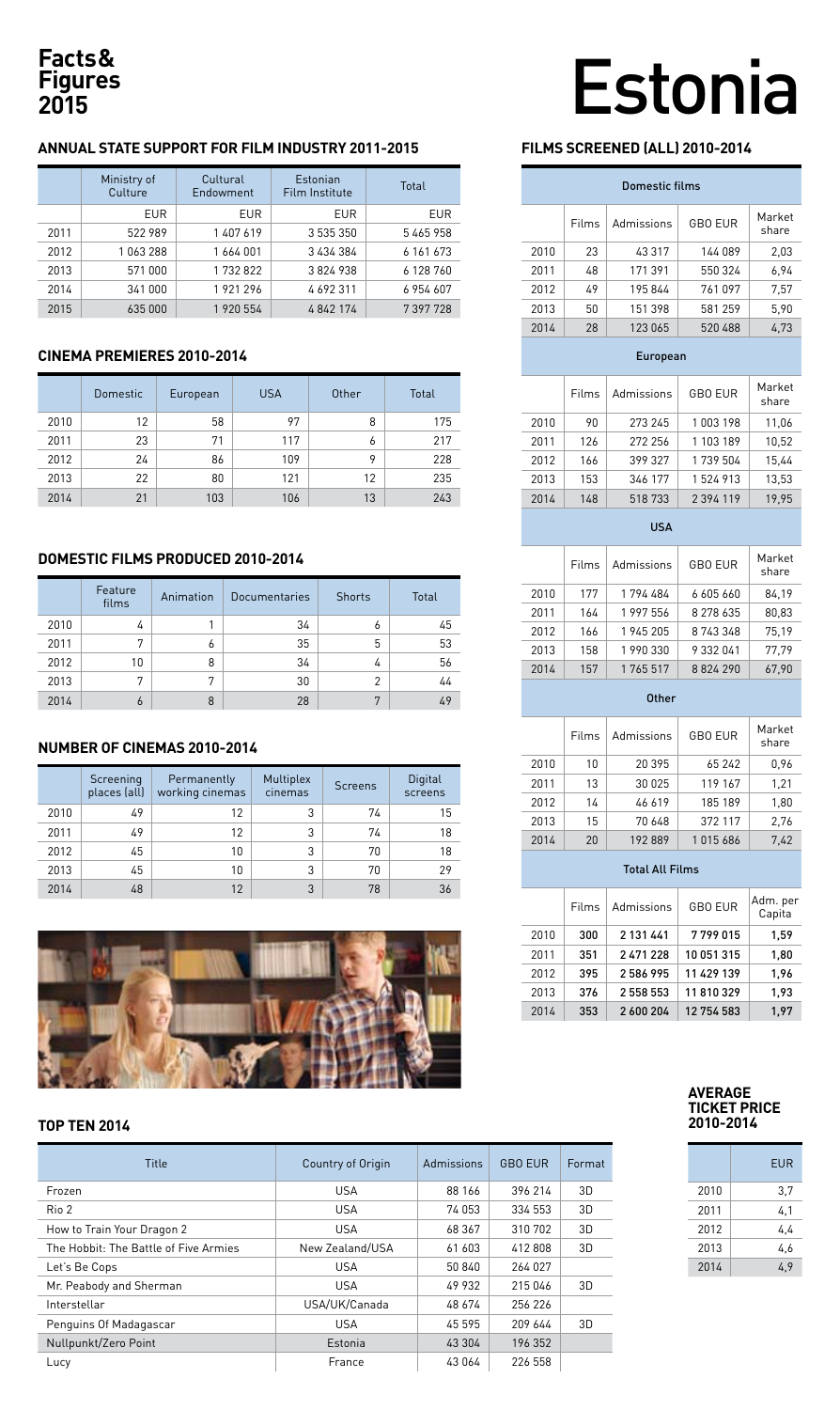#### Facts&<br>Figures<br>2015 **Figures 2015**

#### **ANNUAL STATE SUPPORT FOR FILM INDUSTRY 2011-2015**

|       | <b>National Film Centre</b><br>of Latvia | <b>Culture Capital</b><br>Foundation | Total      |
|-------|------------------------------------------|--------------------------------------|------------|
|       | <b>EUR</b>                               | <b>EUR</b>                           | <b>EUR</b> |
| 2011  | 1651197                                  | 344 092                              | 1995289    |
| 2012  | 1 514 323                                | 540 455                              | 2054778    |
| 2013  | 2086496                                  | 567 679                              | 2654175    |
| 2014  | 3517121                                  | 789 609                              | 4 306 730  |
| 2015* | 4628669                                  | 733 121                              | 5 361 790  |

\* projected

#### **CINEMA PREMIERES 2010-2014**

|      | Domestic | European | <b>USA</b> | Other | Total |
|------|----------|----------|------------|-------|-------|
| 2010 | 35       | 134      | 104        | 44    | 317   |
| 2011 | 28       | 116      | 117        | 42    | 303   |
| 2012 | 24       | 66       | 106        | 4     | 200   |
| 2013 | 27       | 50       | 116        | 27    | 220   |
| 2014 | 51       | 66       | 89         | 13    | 219   |

#### **DOMESTIC FILMS PRODUCED 2010-2014**

|      | Feature<br>films | Animation | Documentaries | <b>Shorts</b> | Total |
|------|------------------|-----------|---------------|---------------|-------|
| 2010 | 3                | 10        | 19            | 3             | 35    |
| 2011 | $5*$             | 4         | 17            | 2             | 28    |
| 2012 | 6                | 8         | 8             | っ             | 24    |
| 2013 | 4                | 3         | 18            |               | 27    |
| 2014 | $7**$            |           | 30            |               | 52    |

\* 1 Feature length animation \*\* 2 Feature length animation

#### **NUMBER OF CINEMAS 2010-2014**

|      | Screening<br>places (all) | Permanently<br>working cinemas | Multiplex<br>cinemas | Screens | Digital<br>screens |
|------|---------------------------|--------------------------------|----------------------|---------|--------------------|
| 2010 | 26                        | 17                             | 4                    | 63      |                    |
| 2011 | 26                        | 17                             | 4                    | 63      | 15                 |
| 2012 | 25                        | 17                             | 4                    | 62      | 28                 |
| 2013 | 32                        | 14                             | 4                    | 66      | 36                 |
| 2014 | 29                        | 15                             | 4                    | 64      | 44                 |



#### **FILMS SCREENED (all) 2010-2014**

| Domestic films |       |            |                |                 |  |  |
|----------------|-------|------------|----------------|-----------------|--|--|
|                | Films | Admissions | <b>GBO EUR</b> | Market<br>share |  |  |
| 2010           | 42    | 146 379    | 330 010        | 6,95            |  |  |
| 2011           | 70    | 92 386     | 135 496        | 4,48            |  |  |
| 2012           | 56    | 103 040    | 284 317        | 4.51            |  |  |
| 2013           | 97    | 143 379    | 228 368        | 6,03            |  |  |
| 2014           | 109   | 175 207    | 443717         | 7.58            |  |  |

#### European Films Admissions GBO EUR Market share 2010 178 257 867 1 056 344 12,24 2011 156 192 435 870 260 9,34 2012 157 445 919 1 802 817 19,50 2013 231 267 900 1 114 170 11,27 2014 210 493 570 2 201 469 21,36 USA

|      | Films | Admissions | <b>GBO EUR</b> | Market<br>share |
|------|-------|------------|----------------|-----------------|
| 2010 | 137   | 1597416    | 6506807        | 75.84           |
| 2011 | 194   | 1675126    | 6802103        | 81.27           |
| 2012 | 149   | 1718729    | 7560592        | 75.17           |
| 2013 | 191   | 1768 158   | 7998473        | 74,36           |
| 2014 | 170   | 1 503 833  | 6845648        | 65.07           |
|      |       |            |                |                 |

#### **Other**

|      | Films | Admissions | <b>GBO EUR</b> | Market<br>share |
|------|-------|------------|----------------|-----------------|
| 2010 | 67    | 104 565    | 575 405        | 4,96            |
| 2011 | 51    | 101 202    | 580 911        | 4.91            |
| 2012 | 22    | 18 654     | 108 015        | 0.82            |
| 2013 | 77    | 198 249    | 968 874        | 8.34            |
| 2014 | 47    | 138 521    | 686 497        | 5.99            |

| <b>Total All Films</b> |       |               |                |                    |  |  |
|------------------------|-------|---------------|----------------|--------------------|--|--|
|                        | Films | Admissions    | <b>GBO EUR</b> | Adm. per<br>Capita |  |  |
| 2010                   | 424   | 2 106 227     | 8468566        | 0,94               |  |  |
| 2011                   | 471   | 2061149       | 8388770        | 1,00               |  |  |
| 2012                   | 384   | 2 286 342     | 9755740        | 1,13               |  |  |
| 2013                   | 596   | 2 377 686     | 10 309 885     | 1,18               |  |  |
| 2014                   | 536   | 2 3 1 1 1 3 1 | 10 177 331     | 1.16               |  |  |

Ī

#### **AVERAGE TICKET PRICE 2010-2014**

|      | EUR  |
|------|------|
| 2010 | 4.02 |
| 2011 | 4.07 |
| 2012 | 4,27 |
| 2013 | 4.42 |
| 2014 | 4.64 |

#### **TOP TEN 2014**

| Title                                 | Country of Origin  | Admissions | <b>GBO EUR</b> | Format |
|---------------------------------------|--------------------|------------|----------------|--------|
| Rio 2                                 | <b>USA</b>         | 87443      | 371497         | 3D     |
| Penguins of Madagascar                | <b>USA</b>         | 71967      | 324 115        | 3D     |
| How to Train Your Dragon 2            | <b>USA</b>         | 71917      | 292 782        | 3D     |
| Frozen                                | <b>USA</b>         | 57 134     | 241617         | 3D     |
| The Hobbit: Battle of the Five Armies | New Zealand/USA    | 47861      | 270 123        | 3D     |
| Mr. Peabody & Sherman                 | <b>USA</b>         | 44 294     | 181 632        | 3D     |
| Lucy                                  | France             | 44 101     | 208 909        |        |
| Interstellar                          | USA/UK/Canada      | 42 166     | 202 254        |        |
| The Boxtrolls                         | <b>USA</b>         | 39 4 24    | 172 231        | 3D     |
| Maleficent                            | USA/United Kingdom | 38 437     | 175969         | 3D     |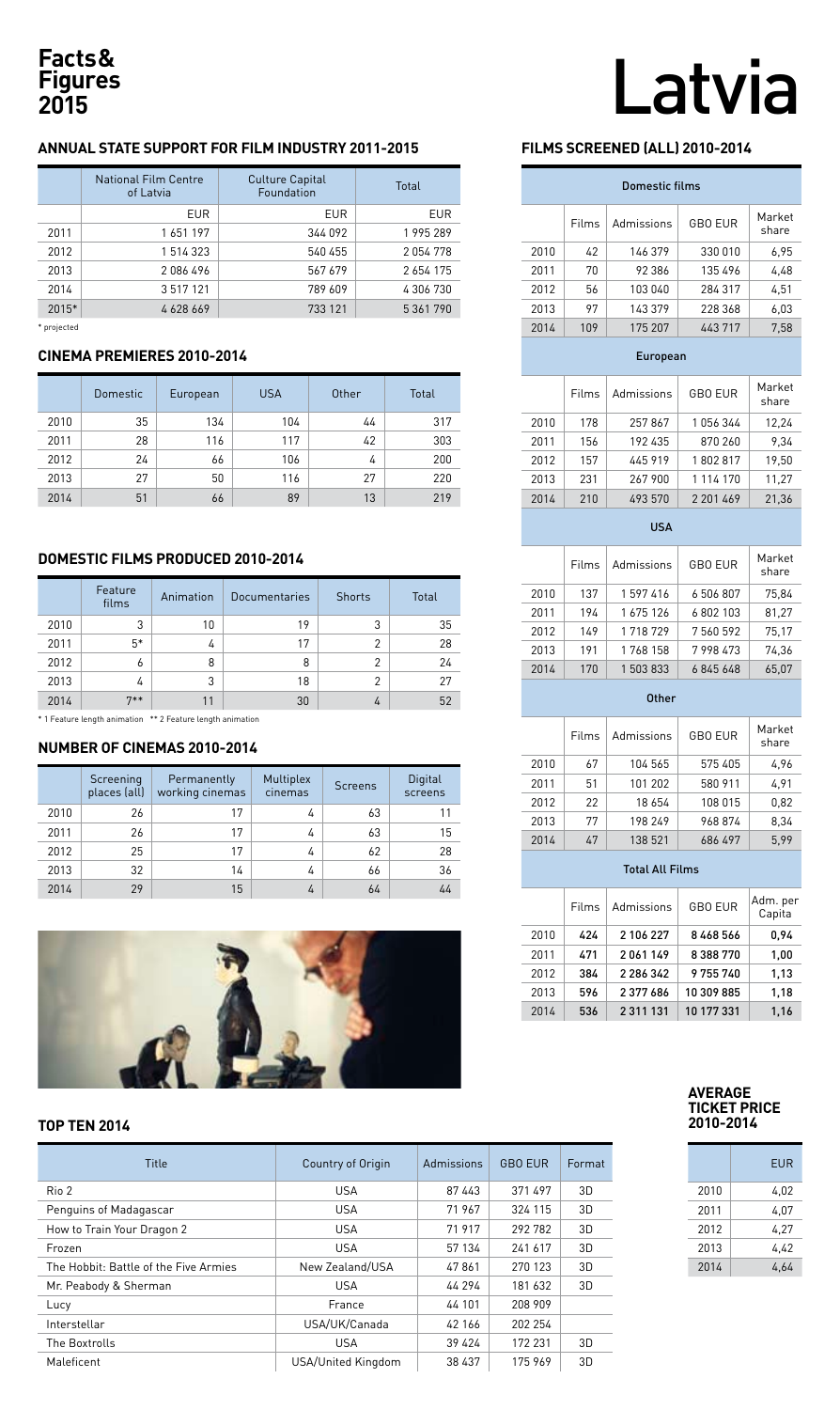### **Figures 2015**

#### **ANNUAL STATE SUPPORT FOR FILM INDUSTRY 2011-2015**

|      | Ministry of<br>Culture | Cultural<br>Foundation | Lithuanian Film<br>Centre | Total         |
|------|------------------------|------------------------|---------------------------|---------------|
|      | <b>EUR</b>             | <b>EUR</b>             | <b>EUR</b>                | <b>EUR</b>    |
| 2011 | 1 682 900              | 706 700                | 0                         | 2 389 600     |
| 2012 | 1 323 665              | 625 290                | 0                         | 1948955       |
| 2013 | -                      |                        | 2 751 391                 | 2 751 391     |
| 2014 | -                      | -                      | 3 0 2 4 5 0 1             | 3 0 2 4 5 0 1 |
| 2015 |                        |                        | 3 078 652                 | 3078652       |

#### **CINEMA PREMIERES 2010-2014**

|      | Domestic | European | <b>USA</b> | Other | Total |
|------|----------|----------|------------|-------|-------|
| 2010 | 8        | 58       | 96         | 2     | 164   |
| 2011 | 10       | 63       | 109        | 3     | 185   |
| 2012 | 6        | 82       | 89         | 9     | 186   |
| 2013 | 15       | 56       | 119        | 5     | 195   |
| 2014 | 14       | 66       | 101        | 6     | 187   |

#### **DOMESTIC FILMS PRODUCED 2010-2014**

|      | Feature<br>films | Animation | Documentaries | Shorts | Total |
|------|------------------|-----------|---------------|--------|-------|
| 2010 | 4                | 4         | 11            | 13     | 32    |
| 2011 | 2                | 8         | Q             | 19     | 38    |
| 2012 | 4                | 10        | 18            |        | 33    |
| 2013 | 11               | 7         | 17            | 5      | 40    |
| 2014 | 8                | 7         | 18            | ∍      | 40    |

#### **NUMBER OF CINEMAS 2010-2014**

|      | Screening<br>places (all) | Permanently<br>working cinemas | Multiplex<br>cinemas | Screens | Digital<br>screens |
|------|---------------------------|--------------------------------|----------------------|---------|--------------------|
| 2010 | 45                        | 42                             | 9                    | 95      |                    |
| 2011 | 45                        | 42                             | 9                    | 95      | 18                 |
| 2012 | 42                        | 42                             | 9                    | 95      | 21                 |
| 2013 | 42                        | 32                             | 10                   | 95      | 44                 |
| 2014 | 42                        | 32                             | 10                   | 95      |                    |



# Facts&<br>Figures<br>2015 **Lithuania**

#### **FILMS SCREENED (premieres) 2010-2014**

| <b>Domestic films</b> |       |            |                |                 |
|-----------------------|-------|------------|----------------|-----------------|
|                       | Films | Admissions | <b>GBO EUR</b> | Market<br>share |
| 2010                  | 10    | 99 767     | 364 404        | 4,17            |
| 2011                  | 12    | 296 693    | 1065697        | 10.44           |
| 2012                  | 10    | 80 469     | 285 244        | 2,88            |
| 2013                  | 17    | 510 924    | 2045844        | 16.49           |
| 2014                  | 14    | 676 521    | 3 033 882      | 21.97           |

#### European

|      | Films | Admissions | <b>GBO EUR</b> | Market<br>share |
|------|-------|------------|----------------|-----------------|
| 2010 | 58    | 422 008    | 1 550 554      | 14.85           |
| 2011 | 63    | 475 245    | 1 774 767      | 17,01           |
| 2012 | 82    | 553 719    | 2 127 264      | 17.88           |
| 2013 | 56    | 409 504    | 1631716        | 13,22           |
| 2014 | 66    | 422 518    | 1835201        | 13.71           |
| USA  |       |            |                |                 |

|      | Films | Admissions | <b>GBO EUR</b> | Market<br>share |
|------|-------|------------|----------------|-----------------|
| 2010 | 96    | 1853048    | 6891017        | 77.53           |
| 2011 | 109   | 2068027    | 7476669        | 72,76           |
| 2012 | 89    | 2 121 490  | 8 326 559      | 75.92           |
| 2013 | 119   | 2 145 777  | 8709308        | 69.27           |
| 2014 | 101   | 1881143    | 8 465 770      | 61.08           |

#### **Other**

|      | Films | Admissions | <b>GBO EUR</b> | Market<br>share |
|------|-------|------------|----------------|-----------------|
| 2010 | 2     | 15 325     | 173 227        | 0,64            |
| 2011 | 3     | 2 2 5 6    | 25 635         | 0.08            |
| 2012 | 9     | 38 762     | 144 142        | 1.39            |
| 2013 | 5     | 31 478     | 120 006        | 1,02            |
| 2014 | 6     | 99 645     | 380 570        | 3.24            |

| <b>Total All Films</b> |       |            |                |                    |
|------------------------|-------|------------|----------------|--------------------|
|                        | Films | Admissions | <b>GBO EUR</b> | Adm. per<br>Capita |
| 2010                   | 166   | 2 390 148  | 7428648        | 0,72               |
| 2011                   | 187   | 2842221    | 8568001        | 0,89               |
| 2012                   | 190   | 2 794 440  | 8755945        | 0,93               |
| 2013                   | 197   | 3097683    | 10875158       | 1.05               |
| 2014                   | 187   | 3079827    | 13 715 423     | 1.05               |

#### **AVERAGE TICKET PRICE 2010-2014**

|      | EUR  |
|------|------|
| 2010 | 3,75 |
| 2011 | 3.62 |
| 2012 | 3.88 |
| 2013 | 4.04 |
| 2014 | 4.44 |

#### **TOP TEN 2014**

| <b>Title</b>                                  | Country of Origin | Admissions | <b>GBO EUR</b> | Format |
|-----------------------------------------------|-------------------|------------|----------------|--------|
| Už Lietuva!/Redirected                        | Lithuania/UK      | 292 654    | 1 344 041      |        |
| Frozen                                        | <b>USA</b>        | 122 699    | 518760         | 3D     |
| Rio 2                                         | <b>USA</b>        | 102 456    | 424 700        | 3D     |
| Penguins of Madagascar                        | <b>USA</b>        | 95882      | 421 977        | 3D     |
| Valentinas už 2ru/Valentinas Behind the Doors | Lithuania         | 88 559     | 400 306        |        |
| How To Train Your Dragon 2                    | <b>USA</b>        | 89 806     | 376 049        | 3D     |
| Interstellar                                  | USA/UK/Canada     | 75 548     | 365 683        |        |
| Lošėjas/Spēlmanis/The Gambler                 | Lithuania/Latvia  | 76891      | 357 144        |        |
| Hobbit: The Battle of Five Armies             | New Zealand/USA   | 59 748     | 330 064        | 3D     |
| Kaip pavogti žmona/How to Steal a Wife        | Lithuania         | 60 654     | 266 649        |        |
|                                               |                   |            |                |        |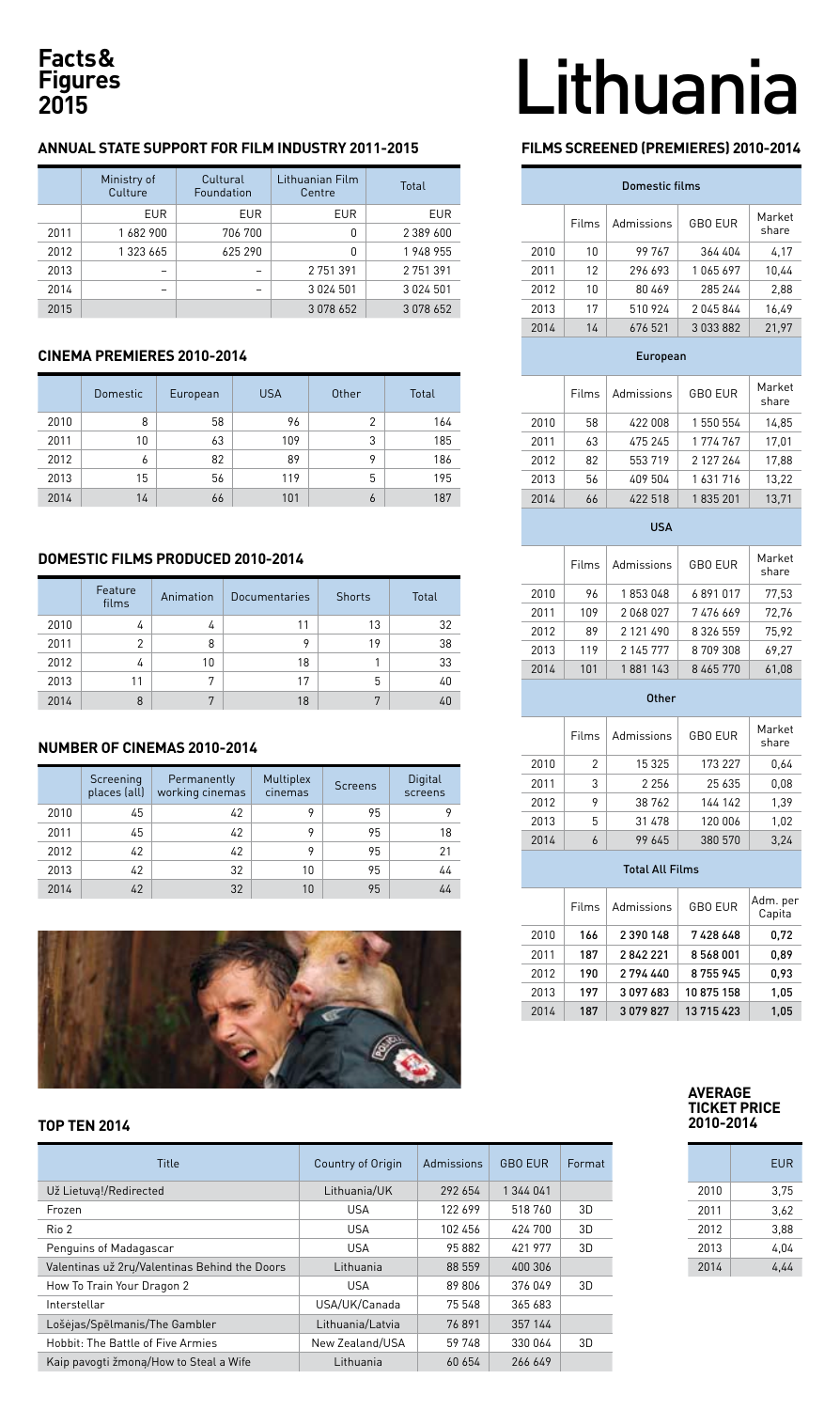## Baltic Feature Films

#### **ESTONIAN FEATURE FILMS RELEASED 2012-2014**

| <b>Original Title</b>                         | <b>English Title</b>                          | Director                     | Year of<br>Release |
|-----------------------------------------------|-----------------------------------------------|------------------------------|--------------------|
| Risttuules                                    | In the Crosswind                              | Martti Helde                 | 2014               |
| Ma ei tule tagasi                             | I Won't Come Back (EE/RU/FI/BL/KZ)            | Ilmar Raag                   | 2014               |
| Maastik mitme kuuga                           | Landscape with Many Moons                     | Jaan Toomik                  | 2014               |
| Kirsitubakas                                  | Cherry Tobacco                                | Katrin Maimik, Andres Maimik | 2014               |
| Nullpunkt                                     | Zero Point                                    | Mihkel Ulk                   | 2014               |
| The Man in the Orange Jacket                  | The Man in the Orange Jacket (LV/EE)          | Aik Karapetian               | 2014               |
| Väikelinna detektiivid ja Valge Daami saladus | Kid Detectives & The Secret of the White Lady | René Vilbre                  | 2013               |
| Mustad teemandid/Dimantes Negros              | Black Diamonds (ES/PT/EE)                     | Miguel Alcantud              | 2013               |
| Mandariinid                                   | Tangerines (EE/GE)                            | Zaza Urushadze               | 2013               |
| Kertu                                         | Kertu                                         | Ilmar Raag                   | 2013               |
| Free Range: ballaad maailma heakskiitmisest   | Free Range: Ballad on Approving of the World  | Veiko Öunpuu                 | 2013               |
| Lisa Limone ja Maroc Orange**                 | Lisa Limone & Maroc Orange (EE/FI)**          | Mait Laas                    | 2013               |
| Kohtumõistja                                  | The Arbiter (EE/SE)                           | Kadri Kõusaar                | 2013               |
| Elavad pildid                                 | Living Images                                 | Hardi Volmer                 | 2013               |
| Pitsad                                        | Pizzas (LV/EE)                                | Laila Pakalnina              | 2012               |
| Deemonid                                      | Demons                                        | Ain Mäeots                   | 2012               |
| Kõik muusikud on kaabakad                     | All Musicians Are Bastards                    | Heleri Saarik                | 2012               |
| Eestlanna Pariisis/Une estonienne a Paris     | A Lady in Paris (FR/EE/BE)                    | Ilmar Raag                   | 2012               |
| Seenelkäik                                    | Mushrooming                                   | <b>Toomas Hussar</b>         | 2012               |
| Puhastus/Puhdistus                            | Purge (FI/EE)                                 | Antti Jokinen                | 2012               |
| Üksik saar                                    | Lonely Island (EE/LV/BL)                      | Peeter Simm                  | 2012               |
| Hella W                                       | Hella W (FI/EE)                               | Juha Wuolijoki               | 2012               |
| Vasaku jala reede                             | Bad Hair Friday                               | Arun Tamm, Andres Kõpper     | 2012               |
| Rat King                                      | Rat King (FI/EE)                              | Petri Kotwica                | 2012               |
| Umbkotid*                                     | Douchebags*                                   | Andres Maimik, Rain Tolk     | 2012               |

\*TV Drama \*\*Feature length animation

#### **LATVIAN FEATURE FILMS RELEASED 2012-2014**

| <b>Original Title</b>         | <b>English Title</b>                      | <b>Director</b>                     | Year of<br>Release |
|-------------------------------|-------------------------------------------|-------------------------------------|--------------------|
| Akmeni manās kabatās*         | Rocks in My Pockets (USA/LV)              | Signe Baumane                       | 2014               |
| Džimlai Rūdi Rallallā         | Then It's Hi! Hi! Hee!                    | Māris Putninš, Jānis Cimermanis     | 2014               |
| Izlaiduma gads                | The Lesson (LV/RU)                        | Andris Gauja                        | 2014               |
| The Man in the Orange Jacket  | The Man in the Orange Jacket (LV/EE)      | Aik Karapetian                      | 2014               |
| Modris                        | Modris (LV/DE/GR)                         | Juris Kursietis                     | 2014               |
| OKI Okeāna vidū               | Oki - in the Middle of the Ocean (LV/USA) | Māris Martinsons                    | 2014               |
| Zelta zirgs*                  | The Golden Horse (LV/LU/LT/DK)            | Reinis Kalnaellis, Valentas Aškinis | 2014               |
| Lošėjas                       | The Gambler (LT/LV)                       | Ignas Jonynas                       | 2013               |
| Miglā                         | In the Fog (DE/RU/LV/BY/NL)               | Sergei Loznitsa                     | 2013               |
| Mammu es tevi mīlu            | Mother I Love You                         | Jānis Nords                         | 2013               |
| Sēnotāji                      | Mushroomers                               | Ivars Tontegode                     | 2013               |
| Sapnu komanda                 | Dream Team 1935                           | Aigars Grauba                       | 2012               |
| Golfa straume zem ledus kalna | Gulf Stream Under The Iceberg (LV/RU)     | Yevgeny Pashkevich                  | 2012               |
| Vientulā sala                 | Lonely Island (EE/LV/BY)                  | Peeter Simm                         | 2012               |
| Mona                          | Mona (LV/IS)                              | Ināra Kolmane                       | 2012               |
| Cilvēki tur                   | People Out There                          | Aik Karapetian                      | 2012               |
| Picas                         | Pizzas (LV/EE)                            | Laila Pakalnina                     | 2012               |

\*Feature length animation

#### **LITHUANIAN FEATURE FILMS RELEASED 2012-2014**

| <b>Original Title</b>            | <b>English Title</b>                  | <b>Director</b>                       | Year of<br>Release |
|----------------------------------|---------------------------------------|---------------------------------------|--------------------|
| Aukso Žirgas*                    | The Golden Horse (LV/LU/LT/DK)        | Reinis Kalnaellis, Valentas Aškinis   | 2014               |
| Šventa Karvė                     | Holy Cow                              | Donatas Ulvydas                       | 2014               |
| Pakeliui                         | When You Wake Up                      | Ričardas Marcinkus                    | 2014               |
| Rūsys                            | The Cellar                            | Ričardas Matačius                     | 2014               |
| Gustavo nuotykiai                | Around the World on a Flying Windmill | Augustinas Gricius, Vaidas Lekavičius | 2014               |
| Valentinas už 2ru                | Valentinas Behind the Doors           | Evaldas Kubilius                      | 2014               |
| Nesamasis laikas                 | Non Present Time                      | Mykolas Vildžiūnas                    | 2014               |
| Santa                            | Santa (LT/FI)                         | Marius Ivaškevičius                   | 2014               |
| Už Lietuva!                      | Redirected (LT/GB)                    | Emilis Vėlyvis                        | 2014               |
| Kaip pavogti žmoną               | How to Steal a Wife                   | Donatas Ulvydas                       | 2013               |
| Laikas kartu                     | Time Together                         | Mark Aerial Waller                    | 2013               |
| Moterys meluoja geriau. Kristina | Women Lie Better, Kristina            | Alvydas Šlepikas                      | 2013               |
| Vardas tamsoje                   | A Name in the Dark                    | Agnė Marcinkevičiūtė                  | 2013               |
| Lošėjas                          | The Gambler (LT/LV)                   | Ignas Jonynas                         | 2013               |
| Ekskursantė                      | The Excursionist                      | Audrius Juzėnas                       | 2013               |
| <b>Streikas</b>                  | We Will Riot                          | Romas Zabarauskas                     | 2013               |
| Laiškai Sofijai                  | Letters to Sofija (LT/UK)             | Robert Mullan                         | 2013               |
| Emigrantai                       | Emigrants                             | Justinas Krisiūna                     | 2013               |
| Valentinas vienas                | Valentine Alone                       | Donatas Ulvydas                       | 2013               |
| Tyli naktis                      | Christmas, Uncensored                 | <b>Maris Martinsons</b>               | 2013               |
| Aurora                           | Vanishing Waves (LT/FR/BE)            | Kristina Buožytė                      | 2012               |
| Moters saulė                     | The woman sun                         | Ruslanas Korostenskis                 | 2012               |
| Narcizas                         | Narcissus (LT/GR)                     | Dovilė Gasiūnaitė                     | 2012               |
| Miegančių drugelių tvirtovė      | Fortress of Sleeping Butterflies      | Algimantas Puipa                      | 2012               |

\*Feature length animation